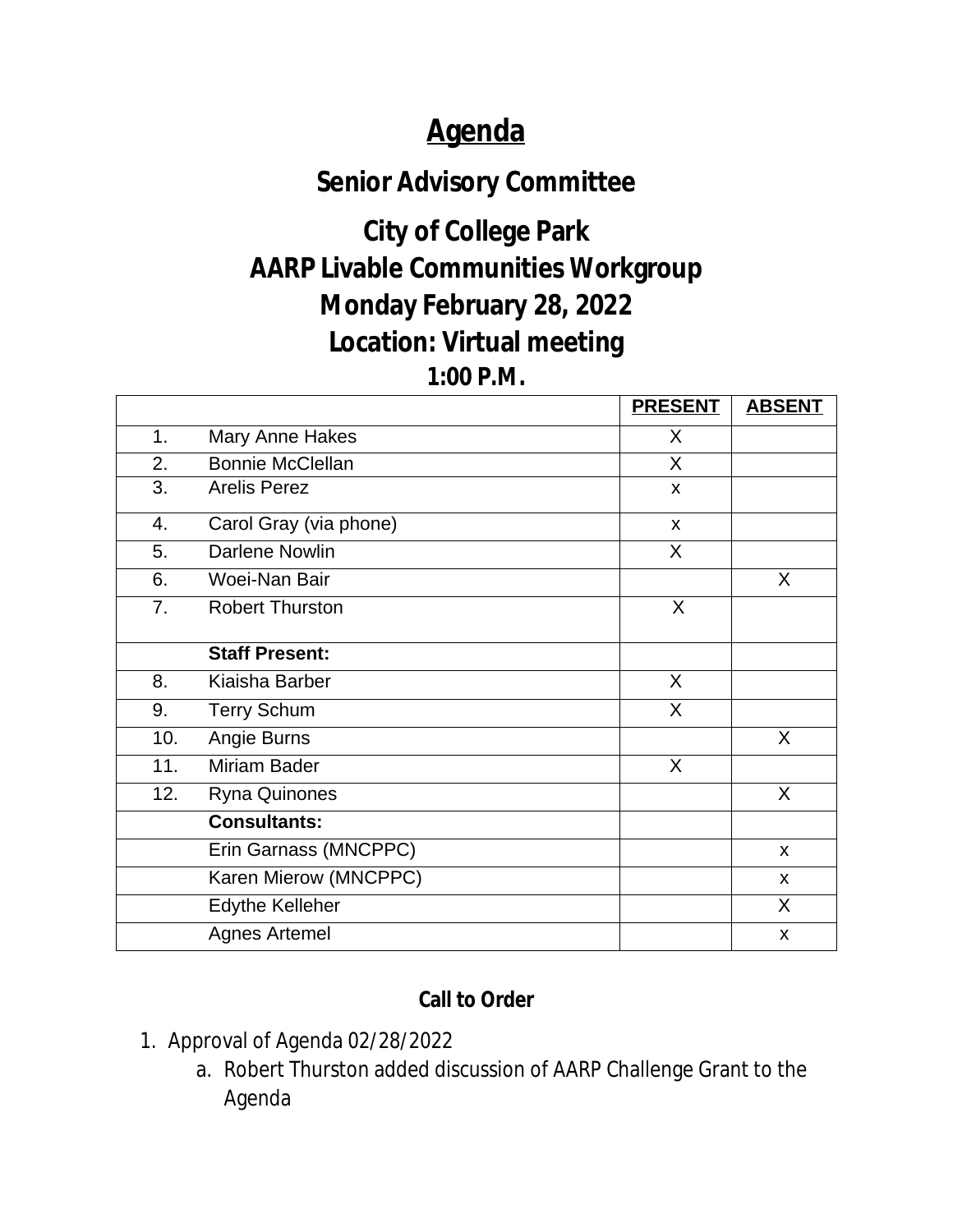- 2. Approval of Minutes 01/24/2022
	- a. Bonnie McClellan moved to approve as written; seconded by Mary Anne Hakes

#### **Old Business**

- 3. Communication review and update
	- a. Communication blurbs; have been in publications thus far; Bonnie M. reports not seeing some of the information and expressed concern for more central advertising; Terry and Kiaisha report that MNCPPC will be mailing community meeting information to all CP residents.
	- b. Broadband survey approval request
		- i. Arelis moved to approve requested approval of broadband survey with a budget not to exceed \$500; second by Mary Anne Hakes
- 4. Kickoff
	- a. Event Planning
		- i. Robert Thurston met with Kevin Blackerby about May 13 concert on City Hall Plaza and suggested this be used as kickoff instead of stand-alone May 1 date previously discussed; Committee agreed
			- 1. Discussion about a banner; City would have to produce; Communications needs to have example about a logo which is unique to this effort
- Robert Thurston suggested producing a short video on the AARP Livability Initiative for virtual exposure; discussion about how to execute; Terry S. indicated Communications needs to be involved in such an initiative
- Event planning will be together as a committee; Kiaisha B. explained Open Meetings policy and that if a quorum is present meeting should be public
- Robert T. suggested that committee discuss whether or not another meeting before March 28 is needed for event planning purposes; group discussed that events and communications should be consulted before group schedules an extra meeting

### **New Business**

5. Community Meeting